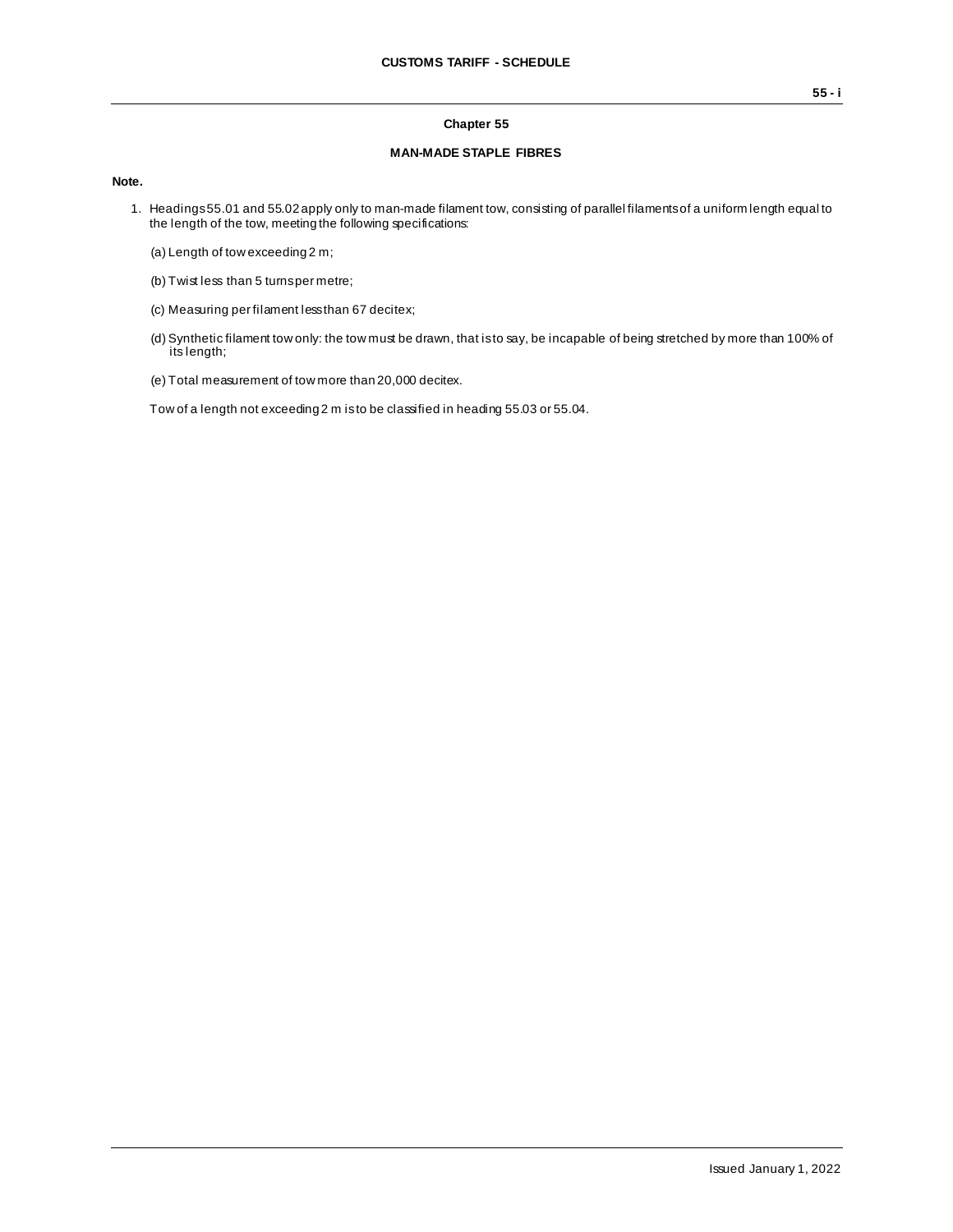| <b>Tariff</b><br>Item   | <b>SS</b> | <b>Description of Goods</b>           | Unit of<br>Meas. | <b>MFN</b><br><b>Tariff</b> | <b>Applicable</b><br><b>Preferential Tariffs</b>                                                                      |
|-------------------------|-----------|---------------------------------------|------------------|-----------------------------|-----------------------------------------------------------------------------------------------------------------------|
| 55.01                   |           | Synthetic filament tow.               |                  |                             |                                                                                                                       |
|                         |           | -Of nylon or other polyamides:        |                  |                             |                                                                                                                       |
|                         |           | 5501.11.00 00 - - Of aramids          | <b>KGM</b>       | Free                        | LDCT, GPT, UST, MXT,<br>CIAT, CT, CRT, IT, NT,<br>SLT, PT, COLT, JT, PAT,<br>HNT, KRT, CEUT, UAT,<br>CPTPT, UKT: Free |
| 5501.19.00 00 - - Other |           |                                       | <b>KGM</b>       | Free                        | LDCT, GPT, UST, MXT,<br>CIAT, CT, CRT, IT, NT,<br>SLT, PT, COLT, JT, PAT,<br>HNT, KRT, CEUT, UAT,<br>CPTPT, UKT: Free |
|                         |           | 5501.20.00 00 -Of polyesters          | <b>KGM</b>       | Free                        | LDCT, GPT, UST, MXT,<br>CIAT, CT, CRT, IT, NT,<br>SLT, PT, COLT, JT, PAT,<br>HNT, KRT, CEUT, UAT,<br>CPTPT, UKT: Free |
|                         |           | 5501.30.00 00 - Acrylic or modacrylic | <b>KGM</b>       | Free                        | LDCT, GPT, UST, MXT,<br>CIAT, CT, CRT, IT, NT,<br>SLT, PT, COLT, JT, PAT,<br>HNT, KRT, CEUT, UAT,<br>CPTPT, UKT: Free |
|                         |           | 5501.40.00 00 -Of polypropylene       | <b>KGM</b>       | Free                        | LDCT, UST, MXT, CIAT,<br>CT, CRT, IT, NT, SLT, PT,<br>COLT, JT, PAT, HNT,<br>KRT, CEUT, UAT,<br>CPTPT, UKT: Free      |
| 5501.90.00 00 -Other    |           |                                       | <b>KGM</b>       | Free                        | LDCT, UST, MXT, CIAT,<br>CT, CRT, IT, NT, SLT, PT,<br>COLT, JT, PAT, HNT,<br>KRT, CEUT, UAT,<br>CPTPT, UKT: Free      |
| 55.02                   |           | Artificial filament tow.              |                  |                             |                                                                                                                       |
|                         |           | 5502.10.00 00 -Of cellulose acetate   | <b>KGM</b>       | Free                        | LDCT, UST, MXT, CIAT,<br>CT, CRT, IT, NT, SLT, PT,<br>COLT, JT, PAT, HNT,<br>KRT, CEUT, UAT,<br>CPTPT, UKT: Free      |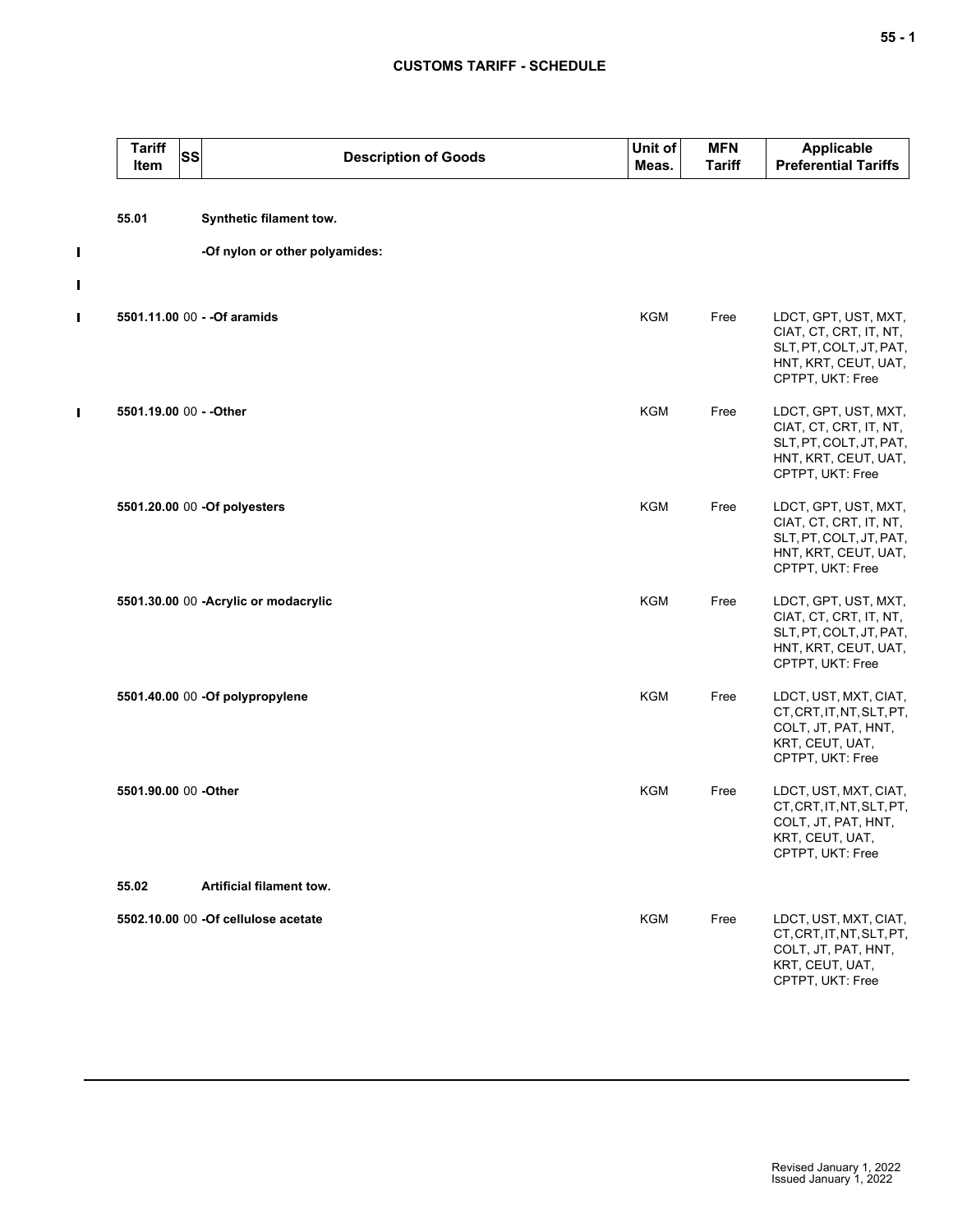| <b>Tariff</b><br>SS     | <b>Description of Goods</b>                                                                                                                                                                                                                                                                                                                                                                                                                                                                                                                                                                                                                                                                                                                                                                                                                                                                                                                                                                                                                                                                                                                                                                                                                                                                                                                                                                                                                                                                                                                                                                                                                     | Unit of           | <b>MFN</b>    | Applicable                                                                                                            |
|-------------------------|-------------------------------------------------------------------------------------------------------------------------------------------------------------------------------------------------------------------------------------------------------------------------------------------------------------------------------------------------------------------------------------------------------------------------------------------------------------------------------------------------------------------------------------------------------------------------------------------------------------------------------------------------------------------------------------------------------------------------------------------------------------------------------------------------------------------------------------------------------------------------------------------------------------------------------------------------------------------------------------------------------------------------------------------------------------------------------------------------------------------------------------------------------------------------------------------------------------------------------------------------------------------------------------------------------------------------------------------------------------------------------------------------------------------------------------------------------------------------------------------------------------------------------------------------------------------------------------------------------------------------------------------------|-------------------|---------------|-----------------------------------------------------------------------------------------------------------------------|
| Item                    |                                                                                                                                                                                                                                                                                                                                                                                                                                                                                                                                                                                                                                                                                                                                                                                                                                                                                                                                                                                                                                                                                                                                                                                                                                                                                                                                                                                                                                                                                                                                                                                                                                                 | Meas.             | <b>Tariff</b> | <b>Preferential Tariffs</b>                                                                                           |
| 5502.90.00 00 -Other    |                                                                                                                                                                                                                                                                                                                                                                                                                                                                                                                                                                                                                                                                                                                                                                                                                                                                                                                                                                                                                                                                                                                                                                                                                                                                                                                                                                                                                                                                                                                                                                                                                                                 | <b>KGM</b>        | Free          | LDCT, UST, MXT, CIAT,<br>CT, CRT, IT, NT, SLT, PT,<br>COLT, JT, PAT, HNT,<br>KRT, CEUT, UAT,<br>CPTPT, UKT: Free      |
| 55.03                   | Synthetic staple fibres, not carded, combed or otherwise processed for<br>spinning.                                                                                                                                                                                                                                                                                                                                                                                                                                                                                                                                                                                                                                                                                                                                                                                                                                                                                                                                                                                                                                                                                                                                                                                                                                                                                                                                                                                                                                                                                                                                                             |                   |               |                                                                                                                       |
|                         | -Of nylon or other polyamides:                                                                                                                                                                                                                                                                                                                                                                                                                                                                                                                                                                                                                                                                                                                                                                                                                                                                                                                                                                                                                                                                                                                                                                                                                                                                                                                                                                                                                                                                                                                                                                                                                  |                   |               |                                                                                                                       |
|                         | 5503.11.00 00 - - Of aramids                                                                                                                                                                                                                                                                                                                                                                                                                                                                                                                                                                                                                                                                                                                                                                                                                                                                                                                                                                                                                                                                                                                                                                                                                                                                                                                                                                                                                                                                                                                                                                                                                    | KGM               | Free          | LDCT, GPT, UST, MXT,<br>CIAT, CT, CRT, IT, NT,<br>SLT, PT, COLT, JT, PAT,<br>HNT, KRT, CEUT, UAT,<br>CPTPT, UKT: Free |
| 5503.19.00 00 - - Other |                                                                                                                                                                                                                                                                                                                                                                                                                                                                                                                                                                                                                                                                                                                                                                                                                                                                                                                                                                                                                                                                                                                                                                                                                                                                                                                                                                                                                                                                                                                                                                                                                                                 | KGM               | Free          | LDCT, GPT, UST, MXT,<br>CIAT, CT, CRT, IT, NT,<br>SLT.PT.COLT.JT.PAT.<br>HNT, KRT, CEUT, UAT,<br>CPTPT, UKT: Free     |
| 5503.20.00              | -Of polyesters                                                                                                                                                                                                                                                                                                                                                                                                                                                                                                                                                                                                                                                                                                                                                                                                                                                                                                                                                                                                                                                                                                                                                                                                                                                                                                                                                                                                                                                                                                                                                                                                                                  |                   | Free          | LDCT, GPT, UST, MXT,<br>CIAT, CT, CRT, IT, NT,<br>SLT, PT, COLT, JT, PAT,<br>HNT, KRT, CEUT, UAT,<br>CPTPT, UKT: Free |
|                         | -----Polyester staple fibres, measuring 3.3 decitex or less, of a length<br>exceeding 31 mm but not exceeding 60 mm, for use in the manufacture<br>of staple fibre yarn; Solely of phosphated polyesters, for use in the<br>manufacture of curtain, drapery, blanket or upholstery fabrics;<br>Polyesters, hollow, treated with silicone, crimped staple fibres of<br>lengths ranging from 6.5 to 7.0 cm, measuring 14 decitex or more but<br>not exceeding 18 decitex, for use in the manufacture of upholstered<br>furniture; Crimped, staple, bi-component fibres of lengths ranging from<br>1 cm to 10 cm, measuring not more than 25 decitex, composed solely<br>of polyester polymers, for use in the manufacture of thermally bonded<br>nonwovens or thermally bonded wadding; Solely of polyester fibres, of<br>lengths ranging from 1 cm to 11 cm, measuring not more than 50<br>decitex, for use in the manufacture of thermally or resin bonded<br>nonwovens or wadding, needle-punched nonwovens, carded or<br>garnetted waddings, or saturated or air-laid nonwoven waddings:<br>14 - - - - - - Crimped, staple, bi-component fibres of lengths ranging from 1 cm to<br>10 cm, measuring not more than 25 decitex, composed solely of<br>polyester polymers, for use in the manufacture of thermally bonded<br>-Solely of polyester fibres, of lengths ranging from 1 cm to 11 cm,<br>15 - - - - -<br>measuring not more than 50 decitex, for use in the manufacture of<br>thermally or resin bonded nonwovens or wadding, needle-punched<br>nonwovens, carded or garnetted waddings, or saturated or air-laid<br>- - - - - Other: | KGM<br>KGM<br>KGM |               |                                                                                                                       |
|                         |                                                                                                                                                                                                                                                                                                                                                                                                                                                                                                                                                                                                                                                                                                                                                                                                                                                                                                                                                                                                                                                                                                                                                                                                                                                                                                                                                                                                                                                                                                                                                                                                                                                 | KGM               |               |                                                                                                                       |
|                         | 92 - - - - - - - Measuring 3.3 decitex or more, but less than 13.2 decitex                                                                                                                                                                                                                                                                                                                                                                                                                                                                                                                                                                                                                                                                                                                                                                                                                                                                                                                                                                                                                                                                                                                                                                                                                                                                                                                                                                                                                                                                                                                                                                      | KGM               |               |                                                                                                                       |
|                         |                                                                                                                                                                                                                                                                                                                                                                                                                                                                                                                                                                                                                                                                                                                                                                                                                                                                                                                                                                                                                                                                                                                                                                                                                                                                                                                                                                                                                                                                                                                                                                                                                                                 | <b>KGM</b>        |               |                                                                                                                       |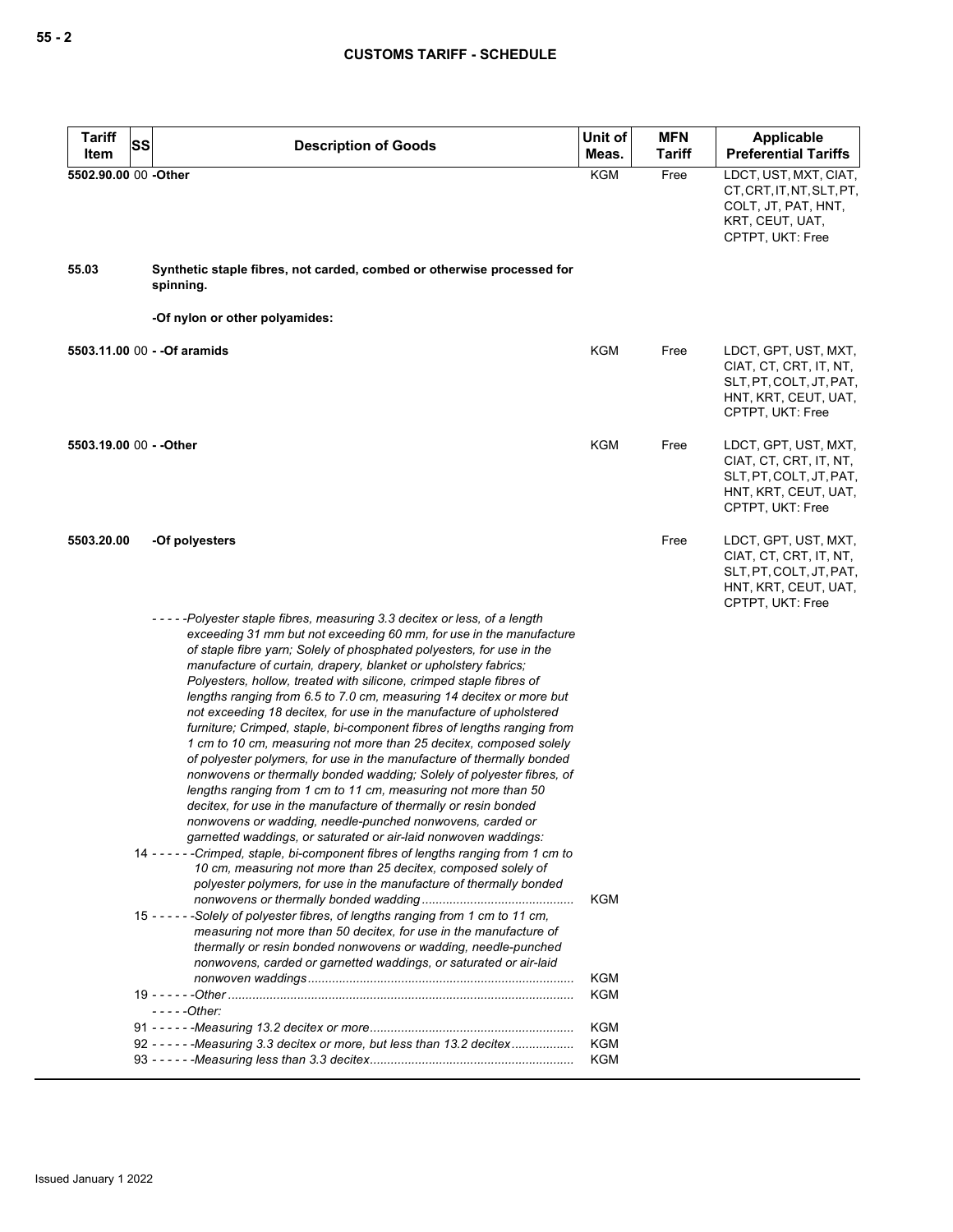| <b>Tariff</b><br><b>SS</b><br>Item | <b>Description of Goods</b>                                                          | Unit of<br>Meas. | <b>MFN</b><br><b>Tariff</b> | <b>Applicable</b><br><b>Preferential Tariffs</b>                                                                      |
|------------------------------------|--------------------------------------------------------------------------------------|------------------|-----------------------------|-----------------------------------------------------------------------------------------------------------------------|
|                                    | 5503.30.00 00 - Acrylic or modacrylic                                                | KGM              | Free                        | LDCT, GPT, UST, MXT,<br>CIAT, CT, CRT, IT, NT,<br>SLT, PT, COLT, JT, PAT,<br>HNT, KRT, CEUT, UAT,<br>CPTPT, UKT: Free |
|                                    | 5503.40.00 00 -Of polypropylene                                                      | KGM              | Free                        | LDCT, GPT, UST, MXT,<br>CIAT, CT, CRT, IT, NT,<br>SLT, PT, COLT, JT, PAT,<br>HNT, KRT, CEUT, UAT,<br>CPTPT, UKT: Free |
| 5503.90.00 00 - Other              |                                                                                      | KGM              | Free                        | LDCT, GPT, UST, MXT,<br>CIAT, CT, CRT, IT, NT,<br>SLT, PT, COLT, JT, PAT,<br>HNT, KRT, CEUT, UAT,<br>CPTPT, UKT: Free |
| 55.04                              | Artificial staple fibres, not carded, combed or otherwise processed for<br>spinning. |                  |                             |                                                                                                                       |
|                                    | 5504.10.00 00 -Of viscose rayon                                                      | <b>KGM</b>       | Free                        | LDCT, GPT, UST, MXT,<br>CIAT, CT, CRT, IT, NT,<br>SLT, PT, COLT, JT, PAT,<br>HNT, KRT, CEUT, UAT,<br>CPTPT, UKT: Free |
| 5504.90.00 00 - Other              |                                                                                      | KGM              | Free                        | LDCT, GPT, UST, MXT,<br>CIAT, CT, CRT, IT, NT,<br>SLT, PT, COLT, JT, PAT,<br>HNT, KRT, CEUT, UAT,<br>CPTPT, UKT: Free |
| 55.05                              | Waste (including noils, yarn waste and garnetted stock) of man-made<br>fibres.       |                  |                             |                                                                                                                       |
|                                    | 5505.10.00 00 -Of synthetic fibres                                                   | <b>KGM</b>       | Free                        | LDCT, GPT, UST, MXT,<br>CIAT, CT, CRT, IT, NT,<br>SLT, PT, COLT, JT, PAT,<br>HNT, KRT, CEUT, UAT,<br>CPTPT, UKT: Free |
|                                    | 5505.20.00 00 - Of artificial fibres                                                 | KGM              | Free                        | LDCT, GPT, UST, MXT,<br>CIAT, CT, CRT, IT, NT,<br>SLT, PT, COLT, JT, PAT,<br>HNT, KRT, CEUT, UAT,<br>CPTPT, UKT: Free |
| 55.06                              | Synthetic staple fibres, carded, combed or otherwise processed for<br>spinning.      |                  |                             |                                                                                                                       |
|                                    | 5506.10.00 00 -Of nylon or other polyamides                                          | KGM              | Free                        | LDCT, GPT, UST, MXT,<br>CIAT, CT, CRT, IT, NT,<br>SLT, PT, COLT, JT, PAT,<br>HNT, KRT, CEUT, UAT,<br>CPTPT, UKT: Free |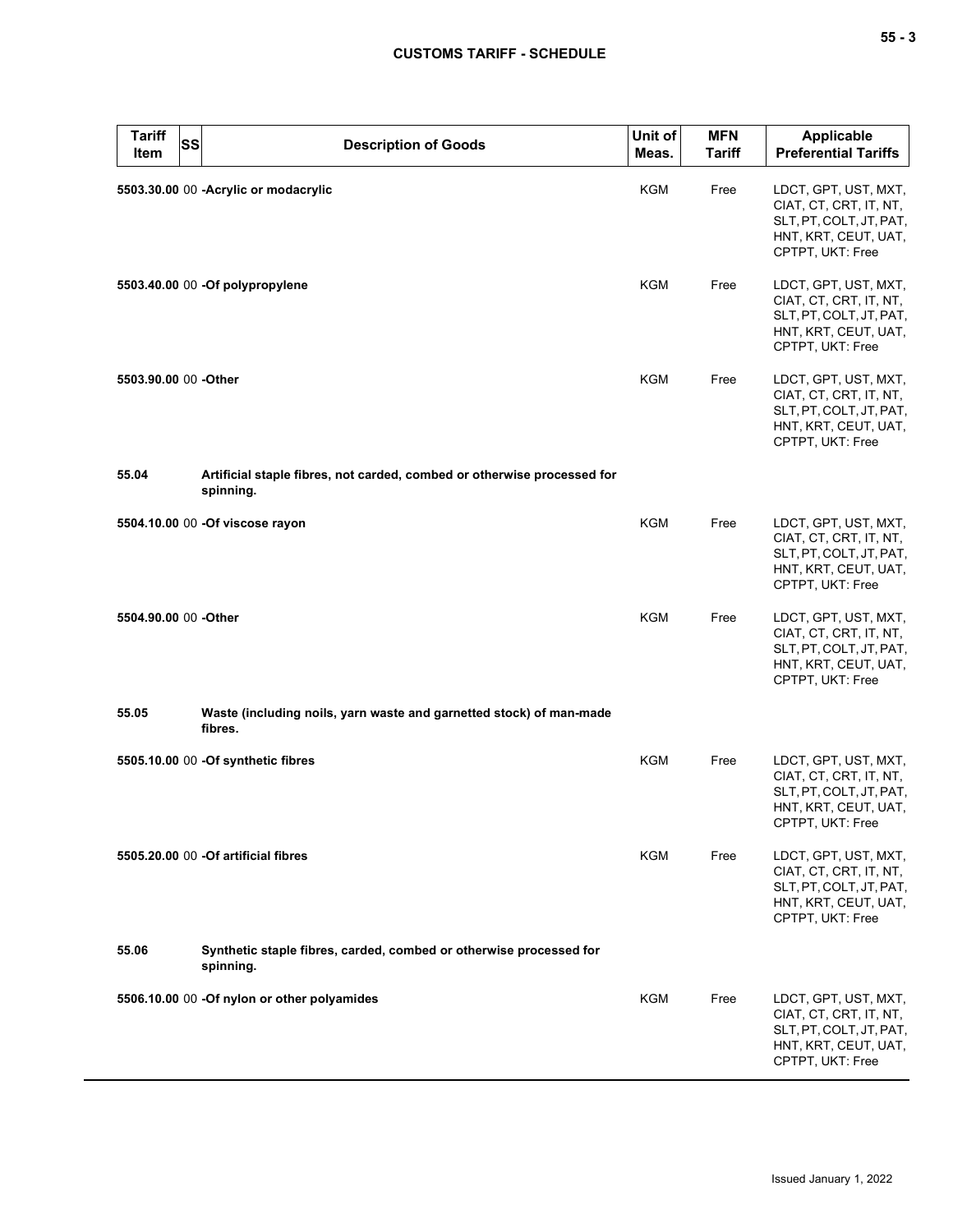| <b>Tariff</b><br>Item | <b>SS</b> | <b>Description of Goods</b>                                                                    | Unit of<br>Meas. | <b>MFN</b><br><b>Tariff</b> | <b>Applicable</b><br><b>Preferential Tariffs</b>                                                                      |
|-----------------------|-----------|------------------------------------------------------------------------------------------------|------------------|-----------------------------|-----------------------------------------------------------------------------------------------------------------------|
|                       |           | 5506.20.00 00 -Of polyesters                                                                   | KGM              | Free                        | LDCT, GPT, UST, MXT,<br>CIAT, CT, CRT, IT, NT,<br>SLT, PT, COLT, JT, PAT,<br>HNT, KRT, CEUT, UAT,<br>CPTPT, UKT: Free |
|                       |           | 5506.30.00 00 - Acrylic or modacrylic                                                          | KGM              | Free                        | LDCT, GPT, UST, MXT,<br>CIAT, CT, CRT, IT, NT,<br>SLT, PT, COLT, JT, PAT,<br>HNT, KRT, CEUT, UAT,<br>CPTPT, UKT: Free |
|                       |           | 5506.40.00 00 -Of polypropylene                                                                | KGM              | Free                        | LDCT, GPT, UST, MXT,<br>CIAT, CT, CRT, IT, NT,<br>SLT, PT, COLT, JT, PAT,<br>HNT, KRT, CEUT, UAT,<br>CPTPT, UKT: Free |
| 5506.90.00 00 -Other  |           |                                                                                                | KGM              | Free                        | LDCT, GPT, UST, MXT,<br>CIAT, CT, CRT, IT, NT,<br>SLT, PT, COLT, JT, PAT,<br>HNT, KRT, CEUT, UAT,<br>CPTPT, UKT: Free |
|                       |           | 5507.00.00 00 Artificial staple fibres, carded, combed or otherwise processed for<br>spinning. | KGM              | Free                        | LDCT, GPT, UST, MXT,<br>CIAT, CT, CRT, IT, NT,<br>SLT, PT, COLT, JT, PAT,<br>HNT, KRT, CEUT, UAT,<br>CPTPT, UKT: Free |
| 55.08                 |           | Sewing thread of man-made staple fibres, whether or not put up for retail<br>sale.             |                  |                             |                                                                                                                       |
|                       |           | 5508.10.00 00 -Of synthetic staple fibres                                                      | KGM              | Free                        | LDCT, UST, MXT, CIAT,<br>CT, CRT, IT, NT, SLT, PT,<br>COLT, JT, PAT, HNT,<br>KRT, CEUT, UAT,<br>CPTPT, UKT: Free      |
|                       |           | 5508.20.00 00 -Of artificial staple fibres                                                     | KGM              | Free                        | LDCT, GPT, UST, MXT,<br>CIAT, CT, CRT, IT, NT,<br>SLT, PT, COLT, JT, PAT,<br>HNT, KRT, CEUT, UAT,<br>CPTPT, UKT: Free |
| 55.09                 |           | Yarn (other than sewing thread) of synthetic staple fibres, not put up for<br>retail sale.     |                  |                             |                                                                                                                       |
|                       |           | -Containing 85% or more by weight of staple fibres of nylon or other<br>polyamides:            |                  |                             |                                                                                                                       |
|                       |           | 5509.11.00 00 - - Single yarn                                                                  | <b>KGM</b>       | Free                        | LDCT, GPT, UST, MXT,<br>CIAT, CT, CRT, IT, NT,<br>SLT, PT, COLT, JT, PAT,<br>HNT, KRT, CEUT, UAT,<br>CPTPT, UKT: Free |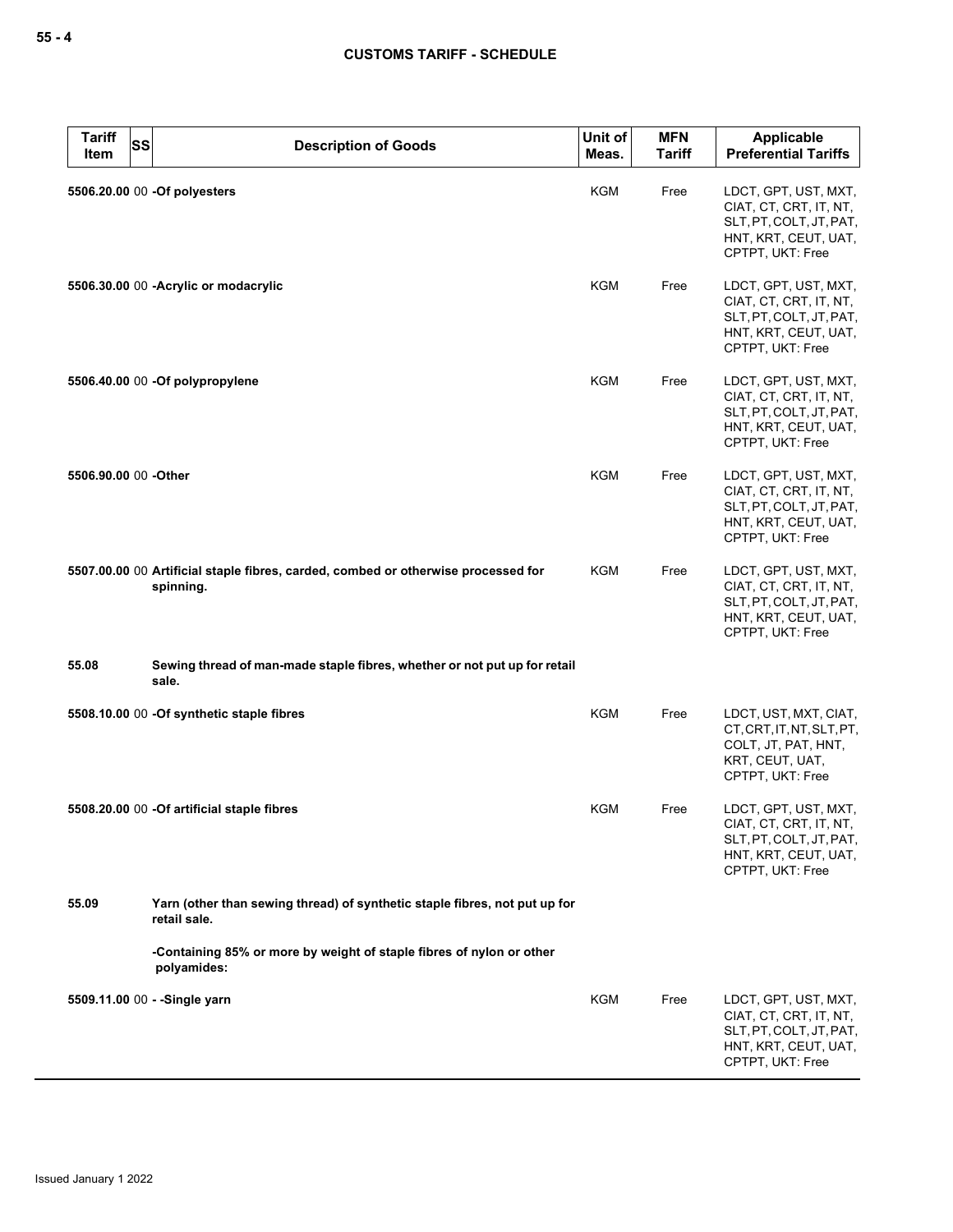| <b>Tariff</b><br><b>SS</b><br>Item | <b>Description of Goods</b>                                                  | Unit of<br>Meas. | <b>MFN</b><br><b>Tariff</b> | <b>Applicable</b><br><b>Preferential Tariffs</b>                                                                      |
|------------------------------------|------------------------------------------------------------------------------|------------------|-----------------------------|-----------------------------------------------------------------------------------------------------------------------|
|                                    | 5509.12.00 00 - - Multiple (folded) or cabled yarn                           | <b>KGM</b>       | Free                        | LDCT, GPT, UST, MXT,<br>CIAT, CT, CRT, IT, NT,<br>SLT, PT, COLT, JT, PAT,<br>HNT, KRT, CEUT, UAT,<br>CPTPT, UKT: Free |
|                                    | -Containing 85% or more by weight of polyester staple fibres:                |                  |                             |                                                                                                                       |
| 5509.21.00 00 - - Single yarn      |                                                                              | <b>KGM</b>       | Free                        | LDCT, GPT, UST, MXT,<br>CIAT, CT, CRT, IT, NT,<br>SLT, PT, COLT, JT, PAT,<br>HNT, KRT, CEUT, UAT,<br>CPTPT, UKT: Free |
|                                    | 5509.22.00 00 - - Multiple (folded) or cabled yarn                           | KGM              | Free                        | LDCT, GPT, UST, MXT,<br>CIAT, CT, CRT, IT, NT,<br>SLT, PT, COLT, JT, PAT,<br>HNT, KRT, CEUT, UAT,<br>CPTPT, UKT: Free |
|                                    | -Containing 85% or more by weight of acrylic or modacrylic staple<br>fibres: |                  |                             |                                                                                                                       |
| 5509.31.00 00 - - Single yarn      |                                                                              | <b>KGM</b>       | Free                        | LDCT, UST, MXT, CIAT,<br>CT, CRT, IT, NT, SLT, PT,<br>COLT, JT, PAT, HNT,<br>KRT, CEUT, UAT,<br>CPTPT, UKT: Free      |
|                                    | 5509.32.00 00 - - Multiple (folded) or cabled yarn                           | KGM              | Free                        | LDCT, GPT, UST, MXT,<br>CIAT, CT, CRT, IT, NT,<br>SLT, PT, COLT, JT, PAT,<br>HNT, KRT, CEUT, UAT,<br>CPTPT, UKT: Free |
|                                    | -Other yarn, containing 85% or more by weight of synthetic staple fibres:    |                  |                             |                                                                                                                       |
| 5509.41.00 00 - -Single yarn       |                                                                              | <b>KGM</b>       | Free                        | LDCT, GPT, UST, MXT,<br>CIAT, CT, CRT, IT, NT,<br>SLT, PT, COLT, JT, PAT,<br>HNT, KRT, CEUT, UAT,<br>CPTPT, UKT: Free |
|                                    | 5509.42.00 00 - - Multiple (folded) or cabled yarn                           | KGM              | Free                        | LDCT, UST, MXT, CIAT,<br>CT, CRT, IT, NT, SLT, PT,<br>COLT, JT, PAT, HNT,<br>KRT, CEUT, UAT,<br>CPTPT, UKT: Free      |
|                                    | -Other yarn, of polyester staple fibres:                                     |                  |                             |                                                                                                                       |
|                                    | 5509.51.00 00 - - Mixed mainly or solely with artificial staple fibres       | KGM              | Free                        | LDCT, GPT, UST, MXT,<br>CIAT, CT, CRT, IT, NT,<br>SLT, PT, COLT, JT, PAT,<br>HNT, KRT, CEUT, UAT,<br>CPTPT, UKT: Free |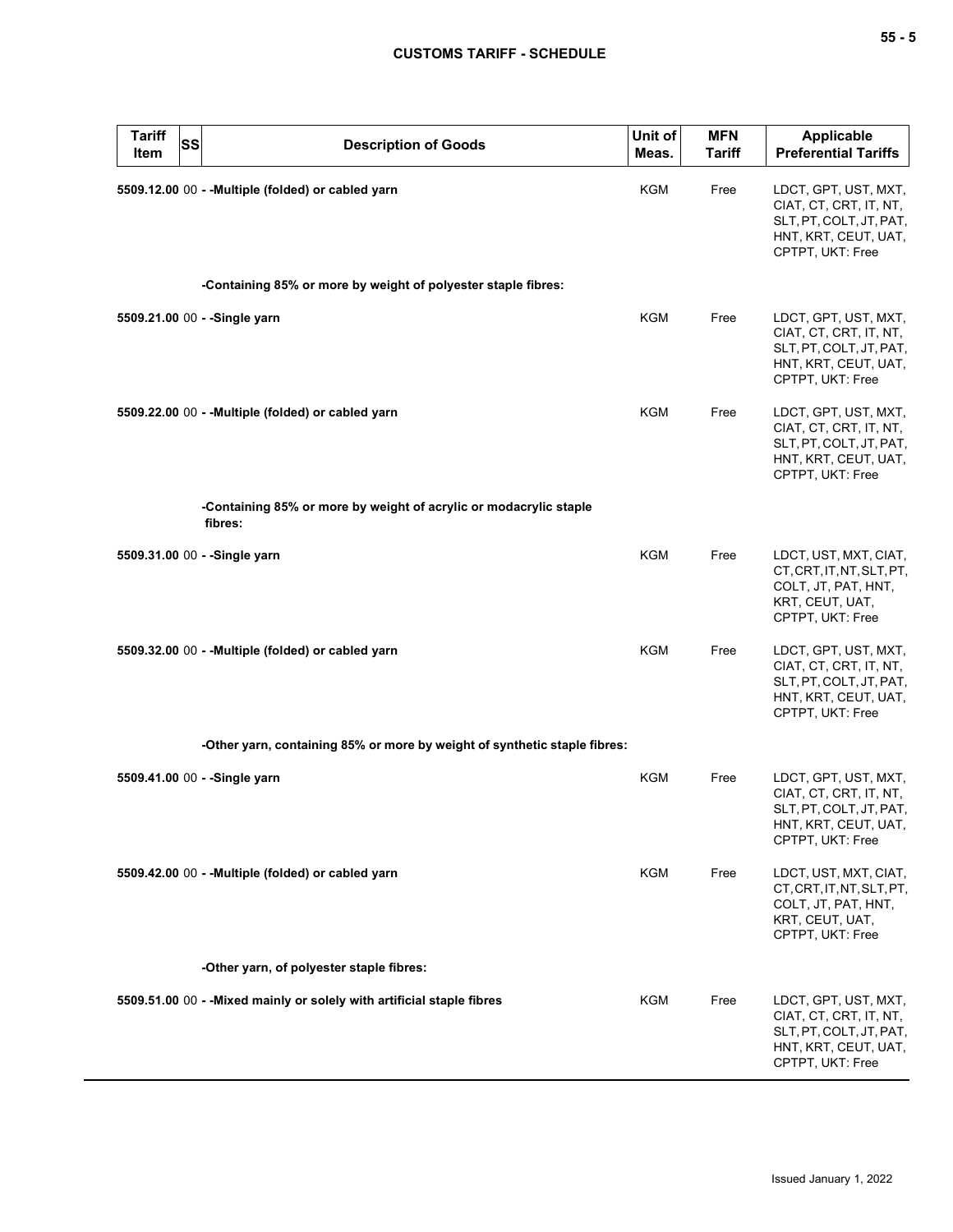| <b>Tariff</b><br>Item   | <b>SS</b> | <b>Description of Goods</b>                                            | Unit of<br>Meas. | <b>MFN</b><br><b>Tariff</b> | Applicable<br><b>Preferential Tariffs</b>                                                                             |
|-------------------------|-----------|------------------------------------------------------------------------|------------------|-----------------------------|-----------------------------------------------------------------------------------------------------------------------|
|                         |           | 5509.52.00 00 - - Mixed mainly or solely with wool or fine animal hair | <b>KGM</b>       | Free                        | LDCT, GPT, UST, MXT,<br>CIAT, CT, CRT, IT, NT,<br>SLT, PT, COLT, JT, PAT,<br>HNT, KRT, CEUT, UAT,<br>CPTPT, UKT: Free |
|                         |           | 5509.53.00 00 - - Mixed mainly or solely with cotton                   | <b>KGM</b>       | Free                        | LDCT, GPT, UST, MXT,<br>CIAT, CT, CRT, IT, NT,<br>SLT, PT, COLT, JT, PAT,<br>HNT, KRT, CEUT, UAT,<br>CPTPT, UKT: Free |
| 5509.59.00 00 - - Other |           |                                                                        | <b>KGM</b>       | Free                        | LDCT, GPT, UST, MXT,<br>CIAT, CT, CRT, IT, NT,<br>SLT, PT, COLT, JT, PAT,<br>HNT, KRT, CEUT, UAT,<br>CPTPT, UKT: Free |
|                         |           | -Other yarn, of acrylic or modacrylic staple fibres:                   |                  |                             |                                                                                                                       |
|                         |           | 5509.61.00 00 - - Mixed mainly or solely with wool or fine animal hair | <b>KGM</b>       | Free                        | LDCT, UST, MXT, CIAT,<br>CT.CRT.IT.NT.SLT.PT.<br>COLT, JT, PAT, HNT,<br>KRT, CEUT, UAT,<br>CPTPT, UKT: Free           |
|                         |           | 5509.62.00 00 - - Mixed mainly or solely with cotton                   | KGM              | Free                        | LDCT, UST, MXT, CIAT,<br>CT, CRT, IT, NT, SLT, PT,<br>COLT, JT, PAT, HNT,<br>KRT, CEUT, UAT,<br>CPTPT, UKT: Free      |
| 5509.69.00 00 - - Other |           |                                                                        | <b>KGM</b>       | Free                        | LDCT, UST, MXT, CIAT,<br>CT, CRT, IT, NT, SLT, PT,<br>COLT, JT, PAT, HNT,<br>KRT, CEUT, UAT,<br>CPTPT, UKT: Free      |
|                         |           | -Other yarn:                                                           |                  |                             |                                                                                                                       |
|                         |           | 5509.91.00 00 - - Mixed mainly or solely with wool or fine animal hair | KGM              | Free                        | LDCT, UST, MXT, CIAT,<br>CT, CRT, IT, NT, SLT, PT,<br>COLT, JT, PAT, HNT,<br>KRT, CEUT, UAT,<br>CPTPT, UKT: Free      |
|                         |           | 5509.92.00 00 - - Mixed mainly or solely with cotton                   | <b>KGM</b>       | Free                        | LDCT, UST, MXT, CIAT,<br>CT, CRT, IT, NT, SLT, PT,<br>COLT, JT, PAT, HNT,<br>KRT, CEUT, UAT,<br>CPTPT, UKT: Free      |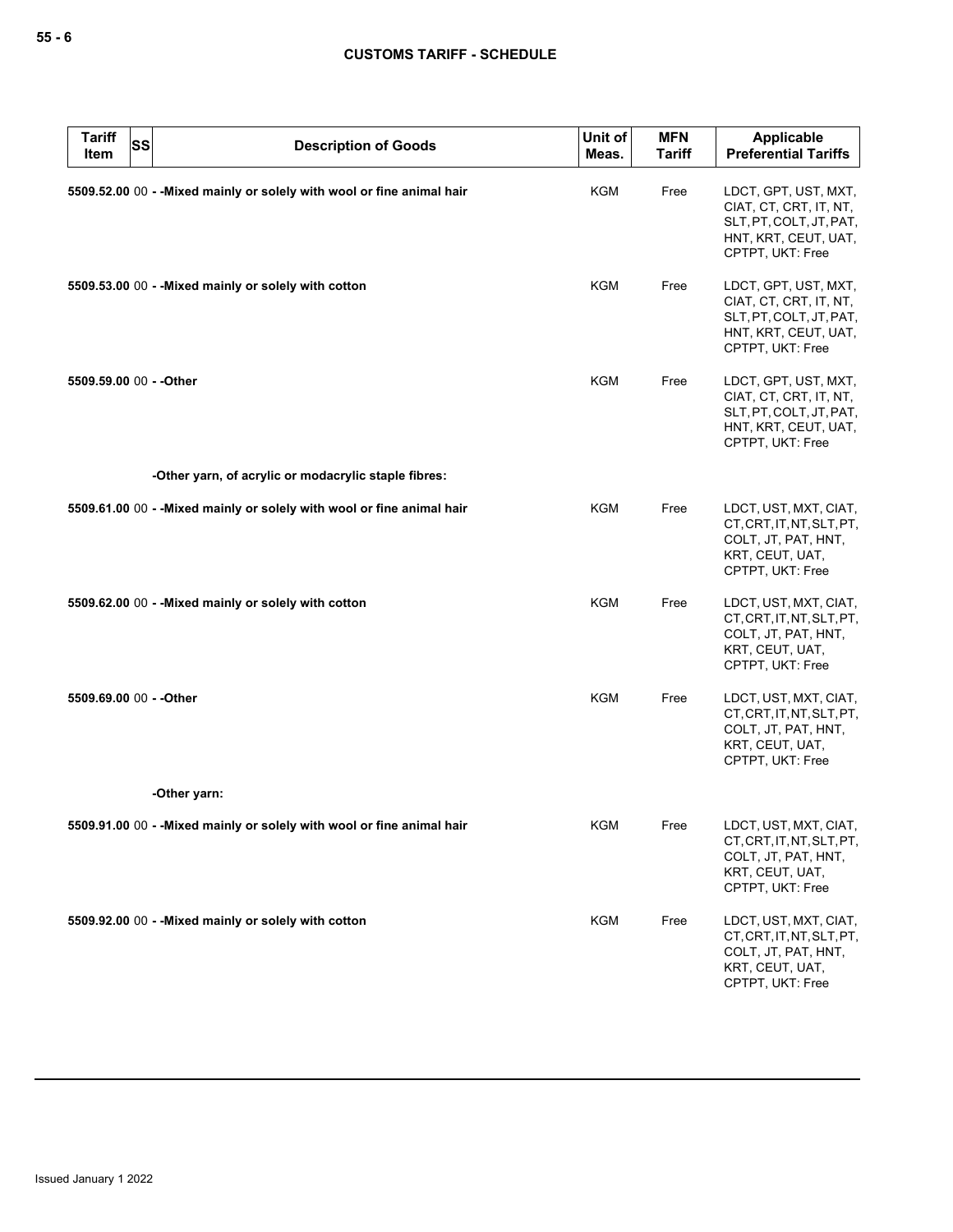| <b>Tariff</b><br><b>SS</b> | <b>Description of Goods</b>                                                                     | Unit of    | <b>MFN</b>    | <b>Applicable</b>                                                                                                     |
|----------------------------|-------------------------------------------------------------------------------------------------|------------|---------------|-----------------------------------------------------------------------------------------------------------------------|
| Item                       |                                                                                                 | Meas.      | <b>Tariff</b> | <b>Preferential Tariffs</b>                                                                                           |
| 5509.99.00 00 - - Other    |                                                                                                 | KGM        | Free          | LDCT, UST, MXT, CIAT,<br>CT, CRT, IT, NT, SLT, PT,<br>COLT, JT, PAT, HNT,<br>KRT, CEUT, UAT,<br>CPTPT, UKT: Free      |
| 55.10                      | Yarn (other than sewing thread) of artificial staple fibres, not put up for<br>retail sale.     |            |               |                                                                                                                       |
|                            | -Containing 85% or more by weight of artificial staple fibres:                                  |            |               |                                                                                                                       |
|                            | 5510.11.00 00 - - Single yarn                                                                   | <b>KGM</b> | Free          | LDCT, GPT, UST, MXT,<br>CIAT, CT, CRT, IT, NT,<br>SLT, PT, COLT, JT, PAT,<br>HNT, KRT, CEUT, UAT,<br>CPTPT, UKT: Free |
|                            | 5510.12.00 00 - - Multiple (folded) or cabled yarn                                              | <b>KGM</b> | Free          | LDCT, GPT, UST, MXT,<br>CIAT, CT, CRT, IT, NT,<br>SLT, PT, COLT, JT, PAT,<br>HNT, KRT, CEUT, UAT,<br>CPTPT, UKT: Free |
|                            | 5510.20.00 00 -Other yarn, mixed mainly or solely with wool or fine animal hair                 | KGM        | Free          | LDCT, GPT, UST, MXT,<br>CIAT, CT, CRT, IT, NT,<br>SLT, PT, COLT, JT, PAT,<br>HNT, KRT, CEUT, UAT,<br>CPTPT, UKT: Free |
|                            | 5510.30.00 00 -Other yarn, mixed mainly or solely with cotton                                   | <b>KGM</b> | Free          | LDCT, GPT, UST, MXT,<br>CIAT, CT, CRT, IT, NT,<br>SLT, PT, COLT, JT, PAT,<br>HNT, KRT, CEUT, UAT,<br>CPTPT, UKT: Free |
|                            | 5510.90.00 00 - Other yarn                                                                      | <b>KGM</b> | Free          | LDCT, GPT, UST, MXT,<br>CIAT, CT, CRT, IT, NT,<br>SLT, PT, COLT, JT, PAT,<br>HNT, KRT, CEUT, UAT,<br>CPTPT, UKT: Free |
| 55.11                      | Yarn (other than sewing thread) of man-made staple fibres, put up for<br>retail sale.           |            |               |                                                                                                                       |
|                            | 5511.10.00 00 -Of synthetic staple fibres, containing 85% or more by weight of such<br>fibres   | <b>KGM</b> | 8%            | LDCT, UST, MXT, CIAT,<br>CT, CRT, IT, NT, SLT, PT,<br>COLT, JT, PAT, HNT,<br>KRT, CEUT, UAT,<br>CPTPT, UKT: Free      |
|                            | 5511.20.00 00 -Of synthetic staple fibres, containing less than 85% by weight of such<br>fibres | KGM        | 8%            | LDCT, UST, MXT, CIAT,<br>CT, CRT, IT, NT, SLT, PT,<br>COLT, JT, PAT, HNT,<br>KRT, CEUT, UAT,<br>CPTPT, UKT: Free      |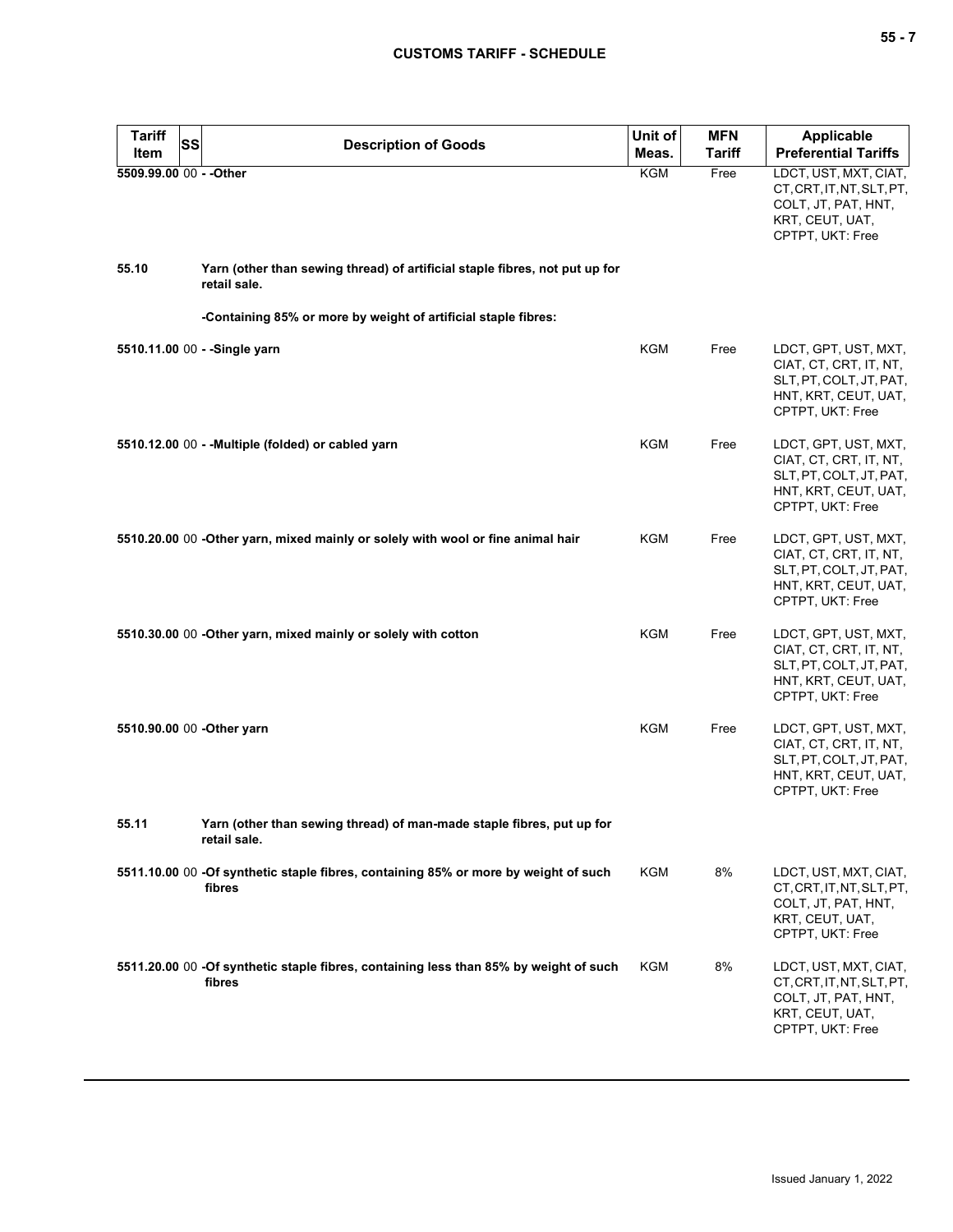| <b>Tariff</b><br>SS<br>Item | <b>Description of Goods</b>                                                                                                                                                             | Unit of<br>Meas. | <b>MFN</b><br><b>Tariff</b> | Applicable<br><b>Preferential Tariffs</b>                                                                             |
|-----------------------------|-----------------------------------------------------------------------------------------------------------------------------------------------------------------------------------------|------------------|-----------------------------|-----------------------------------------------------------------------------------------------------------------------|
|                             | 5511.30.00 00 -Of artificial staple fibres                                                                                                                                              | KGM              | Free                        | LDCT, GPT, UST, MXT,<br>CIAT, CT, CRT, IT, NT,<br>SLT, PT, COLT, JT, PAT,<br>HNT, KRT, CEUT, UAT,<br>CPTPT, UKT: Free |
| 55.12                       | Woven fabrics of synthetic staple fibres, containing 85% or more by<br>weight of synthetic staple fibres.                                                                               |                  |                             |                                                                                                                       |
|                             | -Containing 85% or more by weight of polyester staple fibres:                                                                                                                           |                  |                             |                                                                                                                       |
|                             | 5512.11.00 00 - - Unbleached or bleached                                                                                                                                                | <b>KGM</b>       | Free                        | LDCT, GPT, UST, MXT,<br>CIAT, CT, CRT, IT, NT,<br>SLT, PT, COLT, JT, PAT,<br>HNT, KRT, CEUT, UAT,<br>CPTPT, UKT: Free |
| 5512.19.00 00 - - Other     |                                                                                                                                                                                         | <b>KGM</b>       | Free                        | LDCT, GPT, UST, MXT,<br>CIAT, CT, CRT, IT, NT,<br>SLT, PT, COLT, JT, PAT,<br>HNT, KRT, CEUT, UAT,<br>CPTPT, UKT: Free |
|                             | -Containing 85% or more by weight of acrylic or modacrylic staple<br>fibres:                                                                                                            |                  |                             |                                                                                                                       |
|                             | 5512.21.00 00 - - Unbleached or bleached                                                                                                                                                | KGM              | Free                        | LDCT, UST, MXT, CIAT,<br>CT, CRT, IT, NT, SLT, PT,<br>COLT, JT, PAT, HNT,<br>KRT, CEUT, UAT,<br>CPTPT, UKT: Free      |
| 5512.29.00 00 - - Other     |                                                                                                                                                                                         | <b>KGM</b>       | Free                        | LDCT, UST, MXT, CIAT,<br>CT, CRT, IT, NT, SLT, PT,<br>COLT, JT, PAT, HNT,<br>KRT, CEUT, UAT,<br>CPTPT, UKT: Free      |
|                             | -Other:                                                                                                                                                                                 |                  |                             |                                                                                                                       |
|                             | 5512.91.00 00 - - Unbleached or bleached                                                                                                                                                | <b>KGM</b>       | Free                        | LDCT, UST, MXT, CIAT,<br>CT, CRT, IT, NT, SLT, PT,<br>COLT, JT, PAT, HNT,<br>KRT, CEUT, UAT,<br>CPTPT, UKT: Free      |
| 5512.99.00 00 - - Other     |                                                                                                                                                                                         | KGM              | Free                        | LDCT, GPT, UST, MXT,<br>CIAT, CT, CRT, IT, NT,<br>SLT, PT, COLT, JT, PAT,<br>HNT, KRT, CEUT, UAT,<br>CPTPT, UKT: Free |
| 55.13                       | Woven fabrics of synthetic staple fibres, containing less than 85% by<br>weight of such fibres, mixed mainly or solely with cotton, of a weight not<br>exceeding 170 g/m <sup>2</sup> . |                  |                             |                                                                                                                       |
|                             | -Unbleached or bleached:                                                                                                                                                                |                  |                             |                                                                                                                       |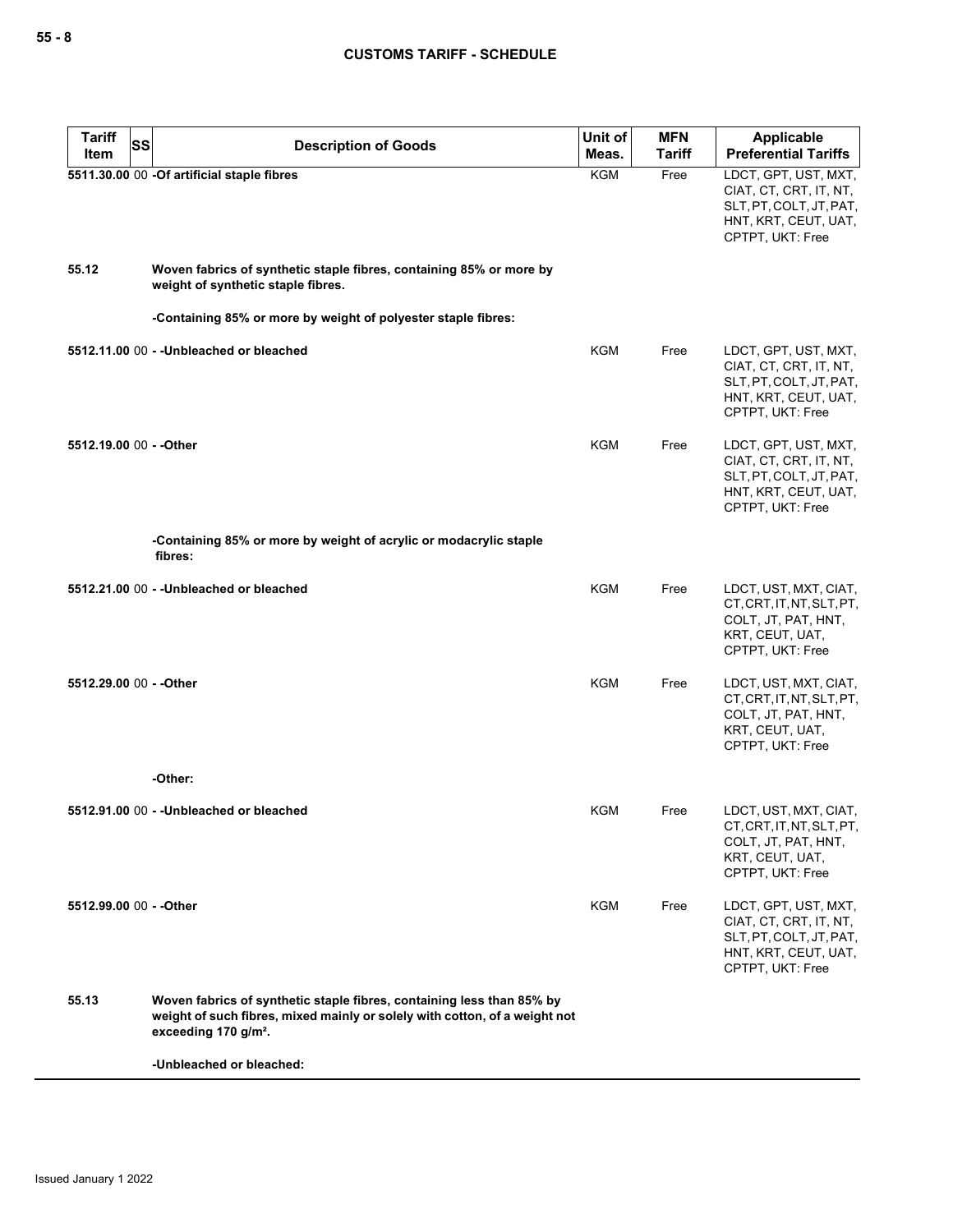| <b>Tariff</b><br>Item | <b>ss</b> | <b>Description of Goods</b>                                                                       | Unit of<br>Meas. | <b>MFN</b><br><b>Tariff</b> | <b>Applicable</b><br><b>Preferential Tariffs</b>                                                                      |
|-----------------------|-----------|---------------------------------------------------------------------------------------------------|------------------|-----------------------------|-----------------------------------------------------------------------------------------------------------------------|
|                       |           | 5513.11.00 00 - - Of polyester staple fibres, plain weave                                         | <b>KGM</b>       | Free                        | LDCT, UST, MXT, CIAT,<br>CT, CRT, IT, NT, SLT, PT,<br>COLT, JT, PAT, HNT,<br>KRT, CEUT, UAT,<br>CPTPT, UKT: Free      |
|                       |           | 5513.12.00 00 - -3-thread or 4-thread twill, including cross twill, of polyester staple<br>fibres | <b>KGM</b>       | Free                        | LDCT, UST, MXT, CIAT,<br>CT, CRT, IT, NT, SLT, PT,<br>COLT, JT, PAT, HNT,<br>KRT, CEUT, UAT,<br>CPTPT, UKT: Free      |
|                       |           | 5513.13.00 00 - - Other woven fabrics of polyester staple fibres                                  | KGM              | Free                        | LDCT, UST, MXT, CIAT,<br>CT, CRT, IT, NT, SLT, PT,<br>COLT, JT, PAT, HNT,<br>KRT, CEUT, UAT,<br>CPTPT, UKT: Free      |
|                       |           | 5513.19.00 00 - - Other woven fabrics                                                             | <b>KGM</b>       | Free                        | LDCT, UST, MXT, CIAT,<br>CT, CRT, IT, NT, SLT, PT,<br>COLT, JT, PAT, HNT,<br>KRT, CEUT, UAT,<br>CPTPT, UKT: Free      |
|                       |           | -Dyed:                                                                                            |                  |                             |                                                                                                                       |
|                       |           | 5513.21.00 00 - - Of polyester staple fibres, plain weave                                         | <b>KGM</b>       | Free                        | LDCT, UST, MXT, CIAT,<br>CT, CRT, IT, NT, SLT, PT,<br>COLT, JT, PAT, HNT,<br>KRT, CEUT, UAT,<br>CPTPT, UKT: Free      |
|                       |           | 5513.23.00 00 - - Other woven fabrics of polyester staple fibres                                  | KGM              | Free                        | LDCT, UST, MXT, CIAT,<br>CT, CRT, IT, NT, SLT, PT,<br>COLT, JT, PAT, HNT,<br>KRT, CEUT, UAT,<br>CPTPT, UKT: Free      |
|                       |           | 5513.29.00 00 - - Other woven fabrics                                                             | <b>KGM</b>       | Free                        | LDCT, UST, MXT, CIAT,<br>CT, CRT, IT, NT, SLT, PT,<br>COLT, JT, PAT, HNT,<br>KRT, CEUT, UAT,<br>CPTPT, UKT: Free      |
|                       |           | -Of yarns of different colours:                                                                   |                  |                             |                                                                                                                       |
|                       |           | 5513.31.00 00 - - Of polyester staple fibres, plain weave                                         | <b>KGM</b>       | Free                        | LDCT, GPT, UST, MXT,<br>CIAT, CT, CRT, IT, NT,<br>SLT, PT, COLT, JT, PAT,<br>HNT, KRT, CEUT, UAT,<br>CPTPT, UKT: Free |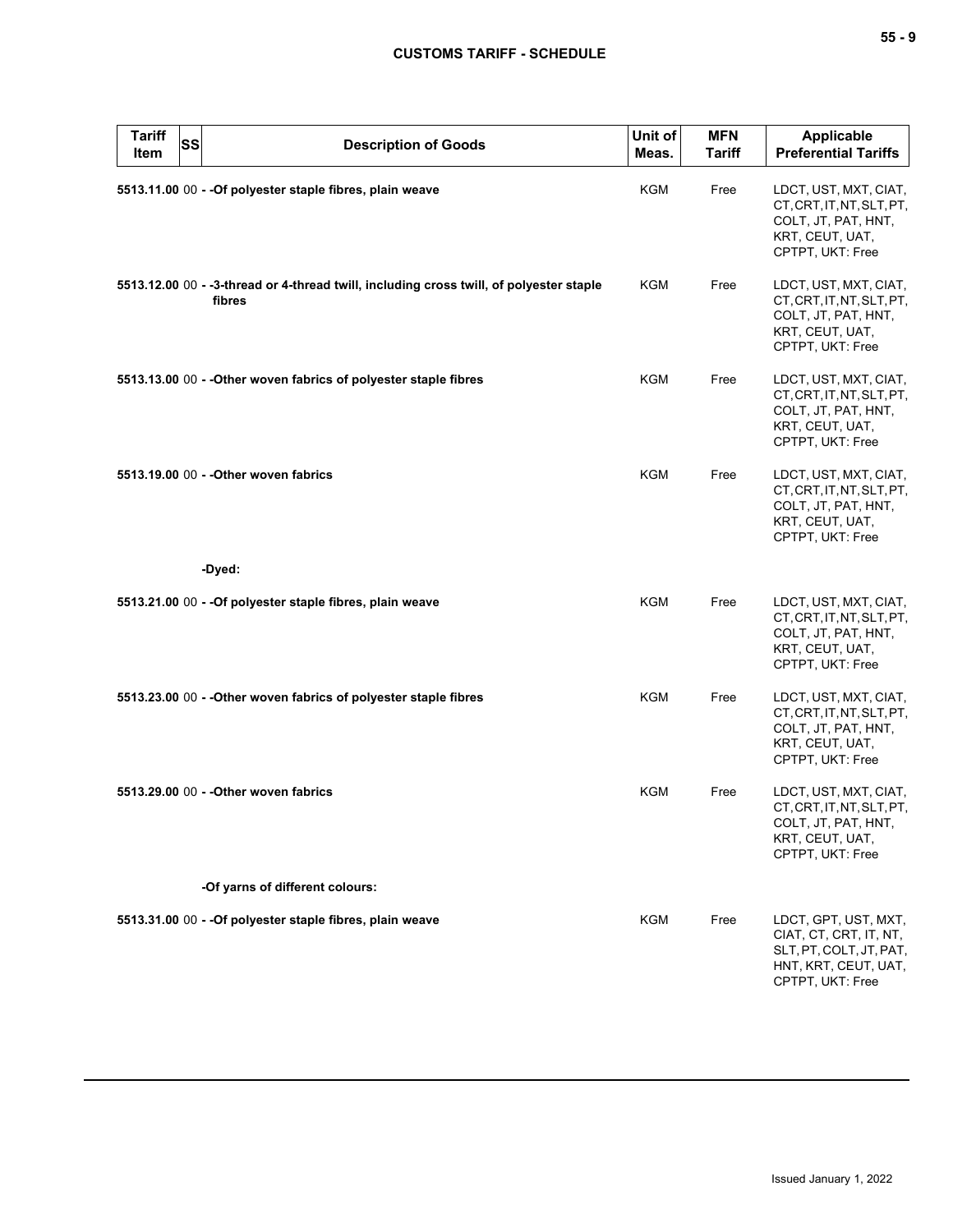| <b>Tariff</b><br><b>SS</b> | <b>Description of Goods</b>                                                                                                                                                         | Unit of    | <b>MFN</b>    | <b>Applicable</b>                                                                                                     |
|----------------------------|-------------------------------------------------------------------------------------------------------------------------------------------------------------------------------------|------------|---------------|-----------------------------------------------------------------------------------------------------------------------|
| Item                       |                                                                                                                                                                                     | Meas.      | <b>Tariff</b> | <b>Preferential Tariffs</b>                                                                                           |
|                            | 5513.39.00 00 - - Other woven fabrics                                                                                                                                               | <b>KGM</b> | Free          | LDCT, GPT, UST, MXT,<br>CIAT, CT, CRT, IT, NT,<br>SLT, PT, COLT, JT, PAT,<br>HNT, KRT, CEUT, UAT,<br>CPTPT, UKT: Free |
|                            | -Printed:                                                                                                                                                                           |            |               |                                                                                                                       |
|                            | 5513.41.00 00 - - Of polyester staple fibres, plain weave                                                                                                                           | KGM        | Free          | LDCT, GPT, UST, MXT,<br>CIAT, CT, CRT, IT, NT,<br>SLT, PT, COLT, JT, PAT,<br>HNT, KRT, CEUT, UAT,<br>CPTPT, UKT: Free |
|                            | 5513.49.00 00 - - Other woven fabrics                                                                                                                                               | KGM        | Free          | LDCT, UST, MXT, CIAT,<br>CT, CRT, IT, NT, SLT, PT,<br>COLT, JT, PAT, HNT,<br>KRT, CEUT, UAT,<br>CPTPT, UKT: Free      |
| 55.14                      | Woven fabrics of synthetic staple fibres, containing less than 85% by<br>weight of such fibres, mixed mainly or solely with cotton, of a weight<br>exceeding 170 g/m <sup>2</sup> . |            |               |                                                                                                                       |
|                            | -Unbleached or bleached:                                                                                                                                                            |            |               |                                                                                                                       |
|                            | 5514.11.00 00 - - Of polyester staple fibres, plain weave                                                                                                                           | KGM        | Free          | LDCT, UST, MXT, CIAT,<br>CT, CRT, IT, NT, SLT, PT,<br>COLT, JT, PAT, HNT,<br>KRT, CEUT, UAT,<br>CPTPT, UKT: Free      |
|                            | 5514.12.00 00 - -3-thread or 4-thread twill, including cross twill, of polyester staple<br>fibres                                                                                   | KGM        | Free          | LDCT, UST, MXT, CIAT,<br>CT, CRT, IT, NT, SLT, PT,<br>COLT, JT, PAT, HNT,<br>KRT, CEUT, UAT,<br>CPTPT, UKT: Free      |
|                            | 5514.19.00 00 - - Other woven fabrics                                                                                                                                               | <b>KGM</b> | Free          | LDCT, UST, MXT, CIAT,<br>CT, CRT, IT, NT, SLT, PT,<br>COLT, JT, PAT, HNT,<br>KRT, CEUT, UAT,<br>CPTPT, UKT: Free      |
|                            | -Dyed:                                                                                                                                                                              |            |               |                                                                                                                       |
|                            | 5514.21.00 00 - - Of polyester staple fibres, plain weave                                                                                                                           | KGM        | Free          | LDCT, UST, MXT, CIAT,<br>CT, CRT, IT, NT, SLT, PT,<br>COLT, JT, PAT, HNT,<br>KRT, CEUT, UAT,<br>CPTPT, UKT: Free      |
|                            | 5514.22.00 00 - -3-thread or 4-thread twill, including cross twill, of polyester staple<br>fibres                                                                                   | KGM        | Free          | LDCT, UST, MXT, CIAT,<br>CT, CRT, IT, NT, SLT, PT,<br>COLT, JT, PAT, HNT,<br>KRT, CEUT, UAT,<br>CPTPT, UKT: Free      |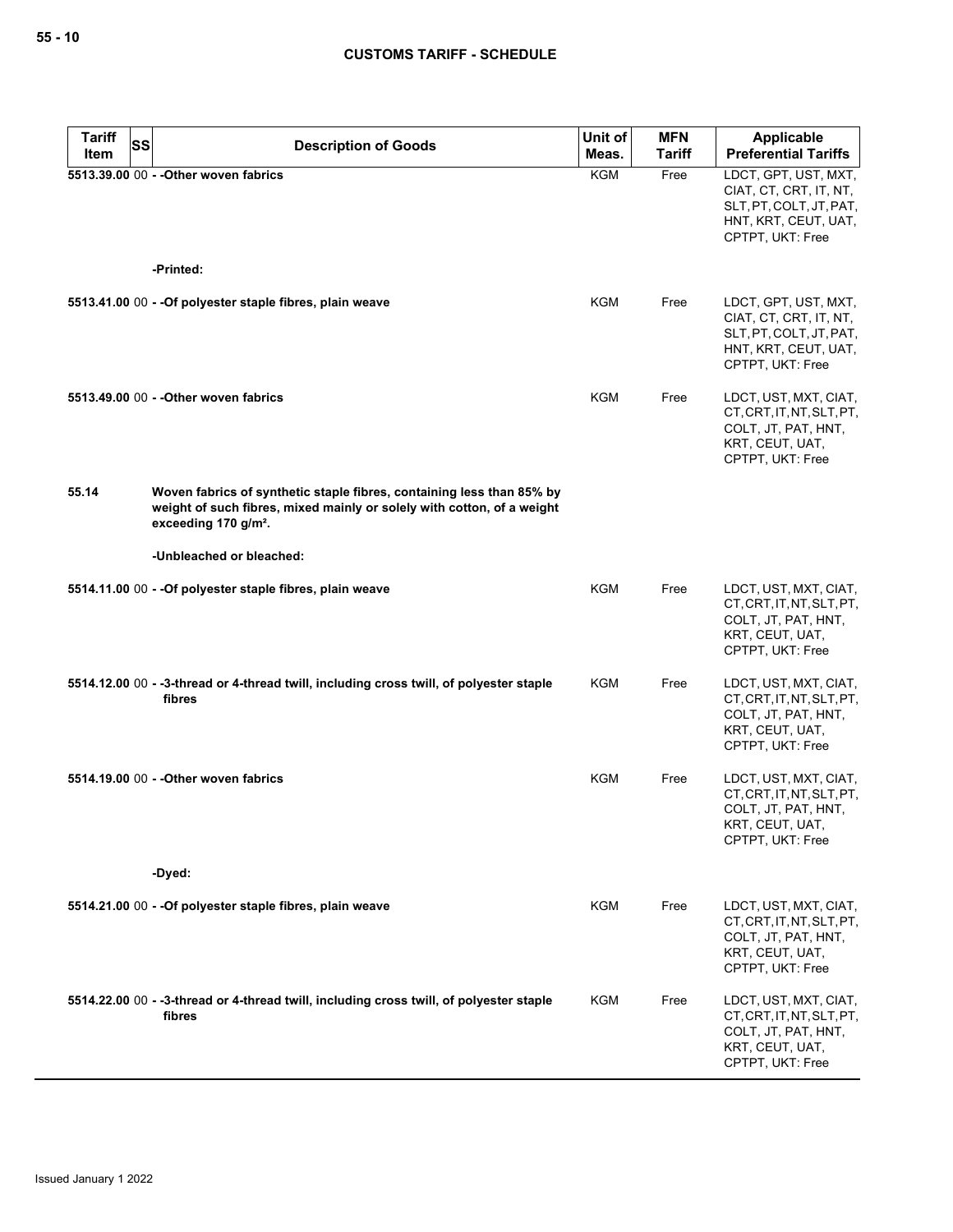| <b>Tariff</b><br><b>Item</b> | <b>SS</b> | <b>Description of Goods</b>                                                                       | Unit of<br>Meas. | <b>MFN</b><br><b>Tariff</b> | <b>Applicable</b><br><b>Preferential Tariffs</b>                                                                      |
|------------------------------|-----------|---------------------------------------------------------------------------------------------------|------------------|-----------------------------|-----------------------------------------------------------------------------------------------------------------------|
|                              |           | 5514.23.00 00 - - Other woven fabrics of polyester staple fibres                                  | KGM              | Free                        | LDCT, UST, MXT, CIAT,<br>CT, CRT, IT, NT, SLT, PT,<br>COLT, JT, PAT, HNT,<br>KRT, CEUT, UAT,<br>CPTPT, UKT: Free      |
|                              |           | 5514.29.00 00 - - Other woven fabrics                                                             | <b>KGM</b>       | Free                        | LDCT, UST, MXT, CIAT,<br>CT, CRT, IT, NT, SLT, PT,<br>COLT, JT, PAT, HNT,<br>KRT, CEUT, UAT,<br>CPTPT, UKT: Free      |
|                              |           | 5514.30.00 00 -Of yarns of different colours                                                      | <b>KGM</b>       | Free                        | LDCT, UST, MXT, CIAT,<br>CT, CRT, IT, NT, SLT, PT,<br>COLT, JT, PAT, HNT,<br>KRT, CEUT, UAT,<br>CPTPT, UKT: Free      |
|                              |           | -Printed:                                                                                         |                  |                             |                                                                                                                       |
|                              |           | 5514.41.00 00 - - Of polyester staple fibres, plain weave                                         | KGM              | Free                        | LDCT, UST, MXT, CIAT,<br>CT, CRT, IT, NT, SLT, PT,<br>COLT, JT, PAT, HNT,<br>KRT, CEUT, UAT,<br>CPTPT, UKT: Free      |
|                              |           | 5514.42.00 00 - -3-thread or 4-thread twill, including cross twill, of polyester staple<br>fibres | KGM              | Free                        | LDCT, UST, MXT, CIAT,<br>CT, CRT, IT, NT, SLT, PT,<br>COLT, JT, PAT, HNT,<br>KRT, CEUT, UAT,<br>CPTPT, UKT: Free      |
|                              |           | 5514.43.00 00 - - Other woven fabrics of polyester staple fibres                                  | <b>KGM</b>       | Free                        | LDCT, UST, MXT, CIAT,<br>CT, CRT, IT, NT, SLT, PT,<br>COLT, JT, PAT, HNT,<br>KRT, CEUT, UAT,<br>CPTPT, UKT: Free      |
|                              |           | 5514.49.00 00 - - Other woven fabrics                                                             | KGM              | Free                        | LDCT, UST, MXT, CIAT,<br>CT, CRT, IT, NT, SLT, PT,<br>COLT, JT, PAT, HNT,<br>KRT, CEUT, UAT,<br>CPTPT, UKT: Free      |
| 55.15                        |           | Other woven fabrics of synthetic staple fibres.                                                   |                  |                             |                                                                                                                       |
|                              |           | -Of polyester staple fibres:                                                                      |                  |                             |                                                                                                                       |
|                              |           | 5515.11.00 00 - - Mixed mainly or solely with viscose rayon staple fibres                         | KGM              | Free                        | LDCT, GPT, UST, MXT,<br>CIAT, CT, CRT, IT, NT,<br>SLT, PT, COLT, JT, PAT,<br>HNT, KRT, CEUT, UAT,<br>CPTPT, UKT: Free |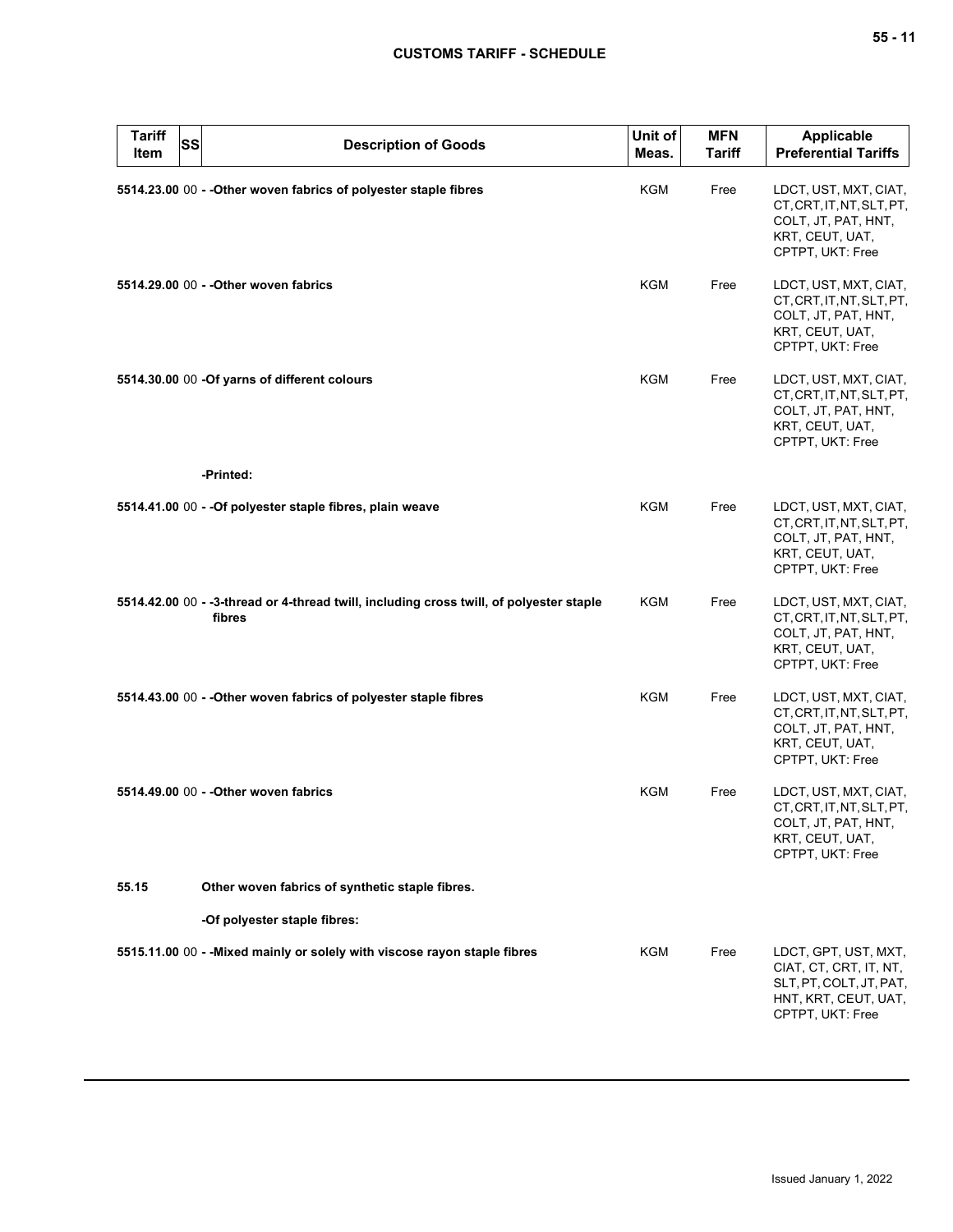| <b>Tariff</b><br>SS<br>Item | <b>Description of Goods</b>                                            | Unit of<br>Meas. | <b>MFN</b><br>Tariff | <b>Applicable</b><br><b>Preferential Tariffs</b>                                                                      |
|-----------------------------|------------------------------------------------------------------------|------------------|----------------------|-----------------------------------------------------------------------------------------------------------------------|
|                             | 5515.12.00 00 - - Mixed mainly or solely with man-made filaments       | <b>KGM</b>       | Free                 | LDCT, UST, MXT, CIAT,<br>CT, CRT, IT, NT, SLT, PT,<br>COLT, JT, PAT, HNT,<br>KRT, CEUT, UAT,<br>CPTPT, UKT: Free      |
|                             | 5515.13.00 00 - - Mixed mainly or solely with wool or fine animal hair | KGM              | Free                 | LDCT, GPT, UST, MXT,<br>CIAT, CT, CRT, IT, NT,<br>SLT, PT, COLT, JT, PAT,<br>HNT, KRT, CEUT, UAT,<br>CPTPT, UKT: Free |
| 5515.19.00 00 - - Other     |                                                                        | <b>KGM</b>       | Free                 | LDCT, UST, MXT, CIAT,<br>CT, CRT, IT, NT, SLT, PT,<br>COLT, JT, PAT, HNT,<br>KRT, CEUT, UAT,<br>CPTPT, UKT: Free      |
|                             | -Of acrylic or modacrylic staple fibres:                               |                  |                      |                                                                                                                       |
|                             | 5515.21.00 00 - - Mixed mainly or solely with man-made filaments       | KGM              | Free                 | LDCT, UST, MXT, CIAT,<br>CT, CRT, IT, NT, SLT, PT,<br>COLT, JT, PAT, HNT,<br>KRT, CEUT, UAT,<br>CPTPT, UKT: Free      |
|                             | 5515.22.00 00 - - Mixed mainly or solely with wool or fine animal hair | KGM              | Free                 | LDCT, GPT, UST, MXT,<br>CIAT, CT, CRT, IT, NT,<br>SLT, PT, COLT, JT, PAT,<br>HNT, KRT, CEUT, UAT,<br>CPTPT, UKT: Free |
| 5515.29.00 00 - - Other     |                                                                        | <b>KGM</b>       | Free                 | LDCT, UST, MXT, CIAT,<br>CT, CRT, IT, NT, SLT, PT,<br>COLT, JT, PAT, HNT,<br>KRT, CEUT, UAT,<br>CPTPT, UKT: Free      |
|                             | -Other woven fabrics:                                                  |                  |                      |                                                                                                                       |
|                             | 5515.91.00 00 - - Mixed mainly or solely with man-made filaments       | KGM              | Free                 | LDCT, UST, MXT, CIAT,<br>CT, CRT, IT, NT, SLT, PT,<br>COLT, JT, PAT, HNT,<br>KRT, CEUT, UAT,<br>CPTPT, UKT: Free      |
| 5515.99.00 00 - - Other     |                                                                        | <b>KGM</b>       | Free                 | LDCT, GPT, UST, MXT,<br>CIAT, CT, CRT, IT, NT,<br>SLT, PT, COLT, JT, PAT,<br>HNT, KRT, CEUT, UAT,<br>CPTPT, UKT: Free |
| 55.16                       | Woven fabrics of artificial staple fibres.                             |                  |                      |                                                                                                                       |

**-Containing 85% or more by weight of artificial staple fibres:**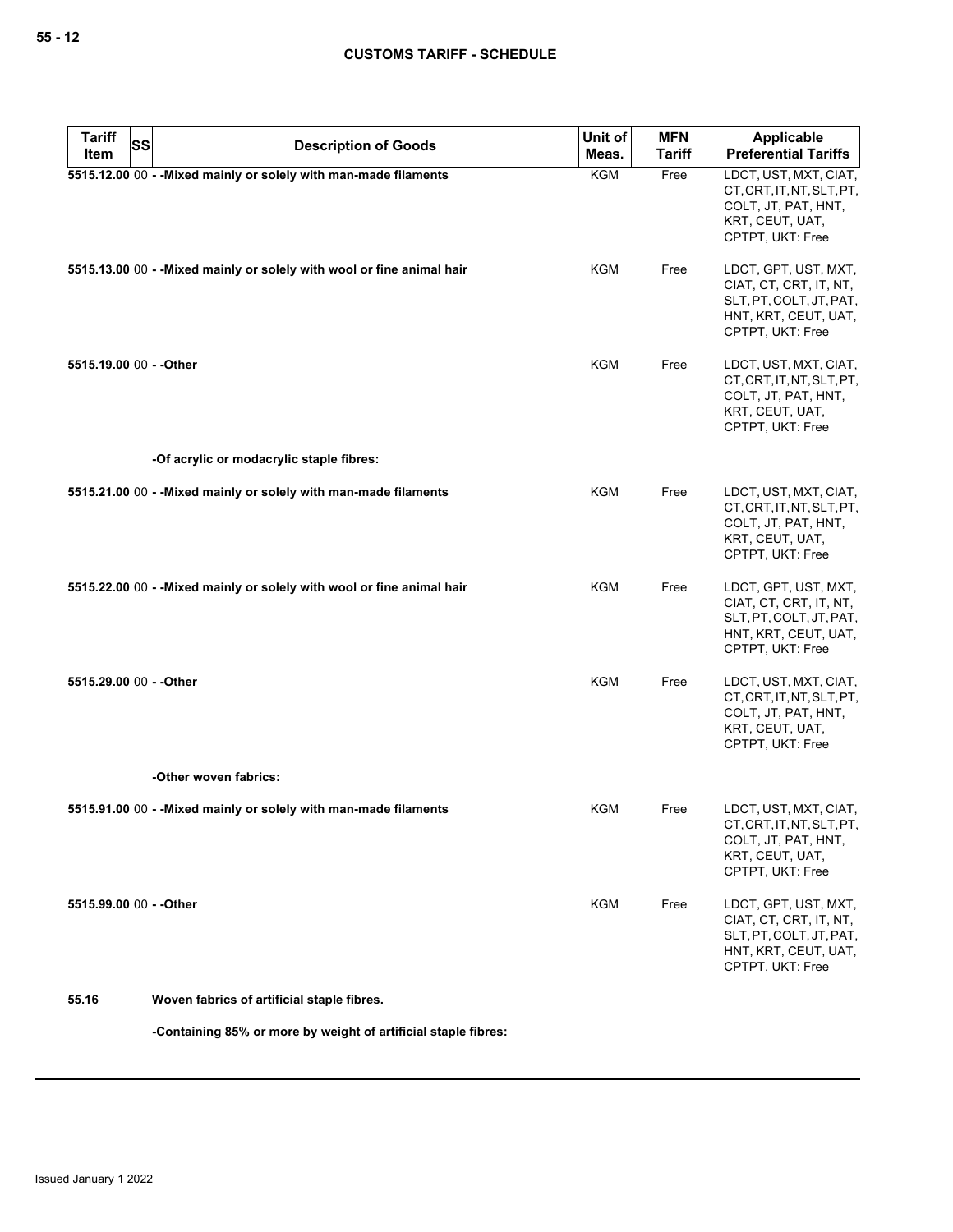| <b>Tariff</b><br><b>SS</b><br>Item | <b>Description of Goods</b>                                                                                         | Unit of<br>Meas. | <b>MFN</b><br><b>Tariff</b> | <b>Applicable</b><br><b>Preferential Tariffs</b>                                                                      |
|------------------------------------|---------------------------------------------------------------------------------------------------------------------|------------------|-----------------------------|-----------------------------------------------------------------------------------------------------------------------|
|                                    | 5516.11.00 00 - - Unbleached or bleached                                                                            | KGM              | Free                        | LDCT, UST, MXT, CIAT,                                                                                                 |
|                                    |                                                                                                                     |                  |                             | CT, CRT, IT, NT, SLT, PT,<br>COLT, JT, PAT, HNT,<br>KRT, CEUT, UAT,<br>CPTPT, UKT: Free                               |
| 5516.12.00 00 - - Dyed             |                                                                                                                     | KGM              | Free                        | LDCT, UST, MXT, CIAT,<br>CT, CRT, IT, NT, SLT, PT,<br>COLT, JT, PAT, HNT,<br>KRT, CEUT, UAT,<br>CPTPT, UKT: Free      |
|                                    | 5516.13.00 00 - - Of yarns of different colours                                                                     | KGM              | Free                        | LDCT, UST, MXT, CIAT,<br>CT, CRT, IT, NT, SLT, PT,<br>COLT, JT, PAT, HNT,<br>KRT, CEUT, UAT,<br>CPTPT, UKT: Free      |
| 5516.14.00 00 - - Printed          |                                                                                                                     | <b>KGM</b>       | Free                        | LDCT, GPT, UST, MXT,<br>CIAT, CT, CRT, IT, NT,<br>SLT, PT, COLT, JT, PAT,<br>HNT, KRT, CEUT, UAT,<br>CPTPT, UKT: Free |
|                                    | -Containing less than 85% by weight of artificial staple fibres, mixed<br>mainly or solely with man-made filaments: |                  |                             |                                                                                                                       |
|                                    | 5516.21.00 00 - - Unbleached or bleached                                                                            | KGM              | Free                        | LDCT, GPT, UST, MXT,<br>CIAT, CT, CRT, IT, NT,<br>SLT, PT, COLT, JT, PAT,<br>HNT, KRT, CEUT, UAT,<br>CPTPT, UKT: Free |
| 5516.22.00 00 - - Dyed             |                                                                                                                     | <b>KGM</b>       | Free                        | LDCT, UST, MXT, CIAT,<br>CT, CRT, IT, NT, SLT, PT,<br>COLT, JT, PAT, HNT,<br>KRT, CEUT, UAT,<br>CPTPT, UKT: Free      |
|                                    | 5516.23.00 00 - - Of yarns of different colours                                                                     | KGM              | Free                        | LDCT, GPT, UST, MXT,<br>CIAT, CT, CRT, IT, NT,<br>SLT, PT, COLT, JT, PAT,<br>HNT, KRT, CEUT, UAT,<br>CPTPT, UKT: Free |
| 5516.24.00 00 - - Printed          |                                                                                                                     | <b>KGM</b>       | Free                        | LDCT, GPT, UST, MXT,<br>CIAT, CT, CRT, IT, NT,<br>SLT, PT, COLT, JT, PAT,<br>HNT, KRT, CEUT, UAT,<br>CPTPT, UKT: Free |

**-Containing less than 85% by weight of artificial staple fibres, mixed mainly or solely with wool or fine animal hair:**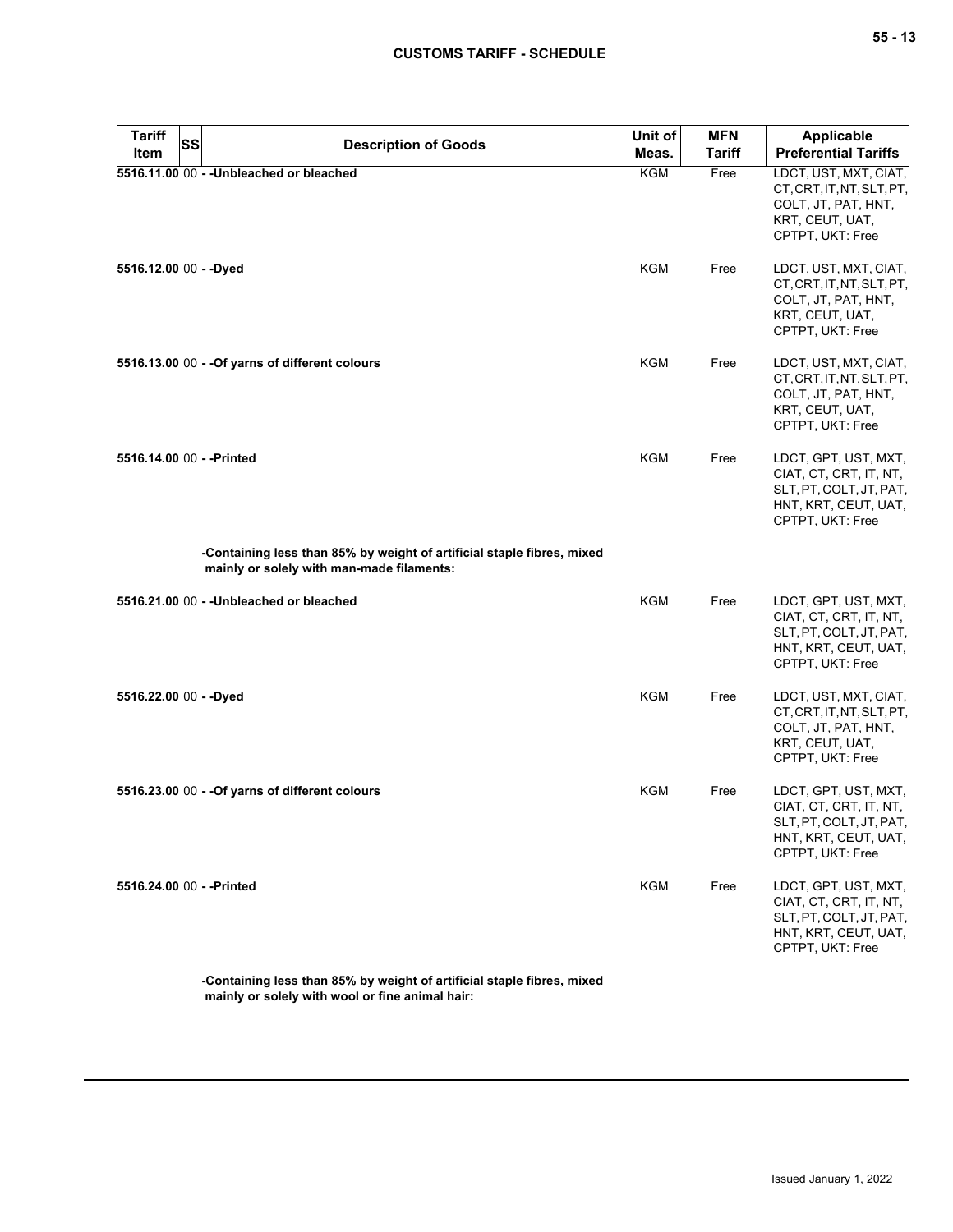| <b>Tariff</b><br>SS       | <b>Description of Goods</b>                                                                             | Unit of    | <b>MFN</b>    | <b>Applicable</b>                                                                                                     |
|---------------------------|---------------------------------------------------------------------------------------------------------|------------|---------------|-----------------------------------------------------------------------------------------------------------------------|
| Item                      |                                                                                                         | Meas.      | <b>Tariff</b> | <b>Preferential Tariffs</b>                                                                                           |
|                           | 5516.31.00 00 - - Unbleached or bleached                                                                | <b>KGM</b> | Free          | LDCT, GPT, UST, MXT,<br>CIAT, CT, CRT, IT, NT,<br>SLT, PT, COLT, JT, PAT,<br>HNT, KRT, CEUT, UAT,<br>CPTPT, UKT: Free |
| 5516.32.00 00 - - Dyed    |                                                                                                         | KGM        | Free          | LDCT, GPT, UST, MXT,<br>CIAT, CT, CRT, IT, NT,<br>SLT, PT, COLT, JT, PAT,<br>HNT, KRT, CEUT, UAT,<br>CPTPT, UKT: Free |
|                           | 5516.33.00 00 - - Of yarns of different colours                                                         | KGM        | Free          | LDCT, GPT, UST, MXT,<br>CIAT, CT, CRT, IT, NT,<br>SLT, PT, COLT, JT, PAT,<br>HNT, KRT, CEUT, UAT,<br>CPTPT, UKT: Free |
| 5516.34.00 00 - - Printed |                                                                                                         | KGM        | Free          | LDCT, GPT, UST, MXT,<br>CIAT, CT, CRT, IT, NT,<br>SLT, PT, COLT, JT, PAT,<br>HNT, KRT, CEUT, UAT,<br>CPTPT, UKT: Free |
|                           | -Containing less than 85% by weight of artificial staple fibres, mixed<br>mainly or solely with cotton: |            |               |                                                                                                                       |
|                           | 5516.41.00 00 - - Unbleached or bleached                                                                | KGM        | Free          | LDCT, UST, MXT, CIAT,<br>CT, CRT, IT, NT, SLT, PT,<br>COLT, JT, PAT, HNT,<br>KRT, CEUT, UAT,<br>CPTPT, UKT: Free      |
| 5516.42.00 00 - - Dyed    |                                                                                                         | KGM        | Free          | LDCT, UST, MXT, CIAT,<br>CT, CRT, IT, NT, SLT, PT,<br>COLT, JT, PAT, HNT,<br>KRT, CEUT, UAT,<br>CPTPT, UKT: Free      |
|                           | 5516.43.00 00 - - Of yarns of different colours                                                         | <b>KGM</b> | Free          | LDCT, UST, MXT, CIAT,<br>CT, CRT, IT, NT, SLT, PT,<br>COLT, JT, PAT, HNT,<br>KRT, CEUT, UAT,<br>CPTPT, UKT: Free      |
| 5516.44.00 00 - - Printed |                                                                                                         | <b>KGM</b> | Free          | LDCT, UST, MXT, CIAT,<br>CT, CRT, IT, NT, SLT, PT,<br>COLT, JT, PAT, HNT,<br>KRT, CEUT, UAT,<br>CPTPT, UKT: Free      |

**-Other:**